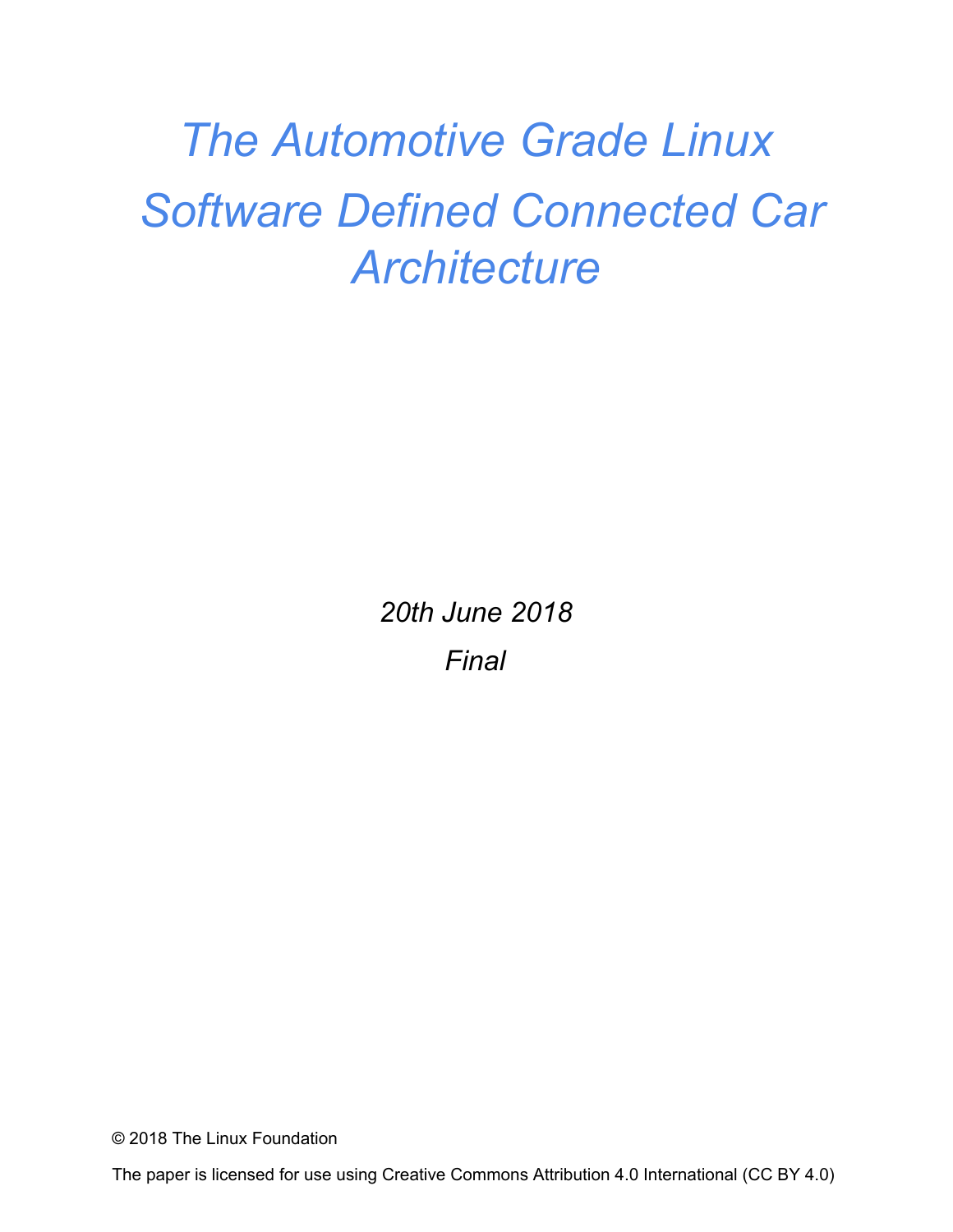### Table of contents

| <b>Introduction</b>                                  |    |  |
|------------------------------------------------------|----|--|
| Virtualization in automotive                         |    |  |
| Automotive virtualization requirements and functions |    |  |
| <b>AGL Virtualization Approach</b>                   |    |  |
| 4.1 Business model considerations                    | 9  |  |
| 4.2 Interactions with proprietary solutions          | 10 |  |
| <b>AGL Virtualization architecture</b>               | 11 |  |
| <b>Automotive virtualization solutions</b>           |    |  |
| 6.1 Hypervisors                                      | 13 |  |
| Xen Project - GPL license                            | 13 |  |
| Kernel-based Virtual Machine (KVM) - GPL license     | 13 |  |
| L4Re Micro-Hypervisor - GPL license                  | 14 |  |
| <b>ACRN - BSD license</b>                            | 14 |  |
| 6.2 System Partitioners                              | 14 |  |
| Jailhouse - GPL license                              | 14 |  |
| Arm Trusted Firmware (ATF) - BSD license             | 15 |  |
| 6.3 Containers                                       | 15 |  |
| 6.4 Commercial solutions                             | 15 |  |
| <b>Conclusion</b>                                    |    |  |
| <b>Contributors</b>                                  |    |  |



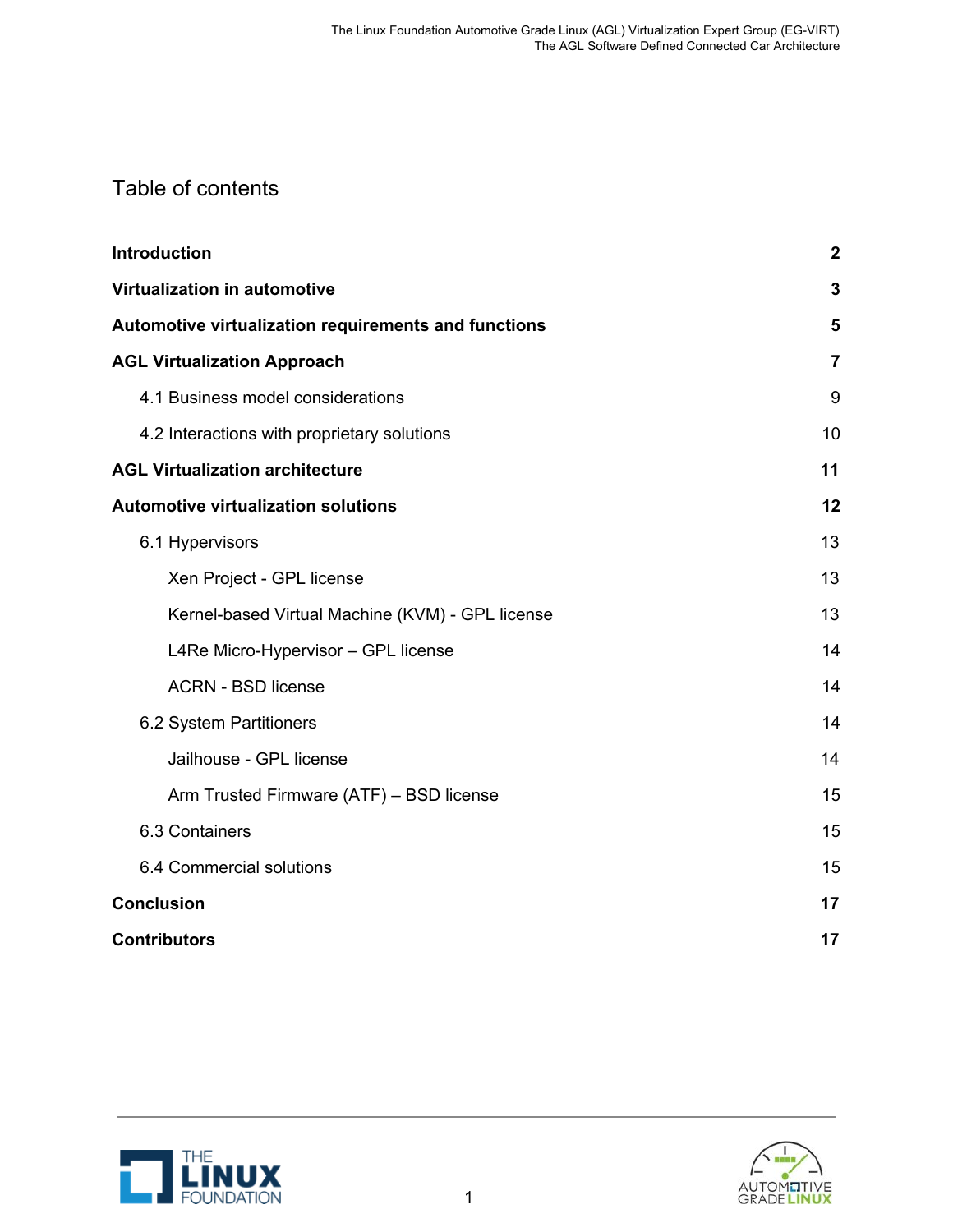# <span id="page-2-0"></span>**1. Introduction**

With the increasing momentum of electric, connected and self driving cars, the automotive industry is today experiencing a total revolution; consequently it is looking for new solutions to maintain the rapid pace of innovation that the market is demanding while keeping engineering costs under control. The implementation of the software defined vehicle, an autonomous connected automobile whose functions can be customized at run-time, demands an innovative software architecture that can easily scale and drastically reduce software time to market. Open source is certainly a way to create a fast-innovating ecosystem and to shorten software time to market. Automotive Grade Linux (AGL), a collaborative project of The Linux Foundation, aspires to do this by building a de-facto industry standard Linux-based open software platform for automotive applications. However, the complexity of a software defined vehicle and extreme level of configurability requires a system architecture which is flexible, scalable and configurable at run-time. Virtualization is the technology capable of offering this in a secure and efficient way, thanks to its ability to host the isolated execution of different environments concurrently in a single hardware system. For this reason, virtualization is seen as the main software defined vehicle enabler providing the key differentiating factor for Tier-1 and OEM software products.

With this document the AGL Virtualization Expert Group (EG-VIRT), a team of virtualization professionals active in the AGL community, presents the AGL virtualized software defined vehicle architecture. The objectives of this white paper are:

- **Disseminate automotive virtualization** inside and outside AGL
- **Identify virtualization use cases, requirements and solutions** for AGL
- Define the **AGL virtualized software defined vehicle architecture**

EG-VIRT desires to build, connect and combine together open source virtualization solutions around AGL to provide a modular virtualization infrastructure which boosts the creation of innovative advanced driver-assistance systems (ADAS), in-vehicle Infotainment (IVI) and telematics products. In the following pages, the AGL virtualization infrastructure vision is described along with its most important building blocks.

This white paper is organized as follows:

- Section 2 outlines virtualization benefits and challenges in automotive
- Section 3 presents its use cases and requirements
- Section 4 details the AGL approach towards virtualization
- Section 5 shows the AGL Virtualization architecture along with with business models considerations
- Section 6 lists the most interesting virtualization solutions for the AGL community
- Section 7 concludes the document.



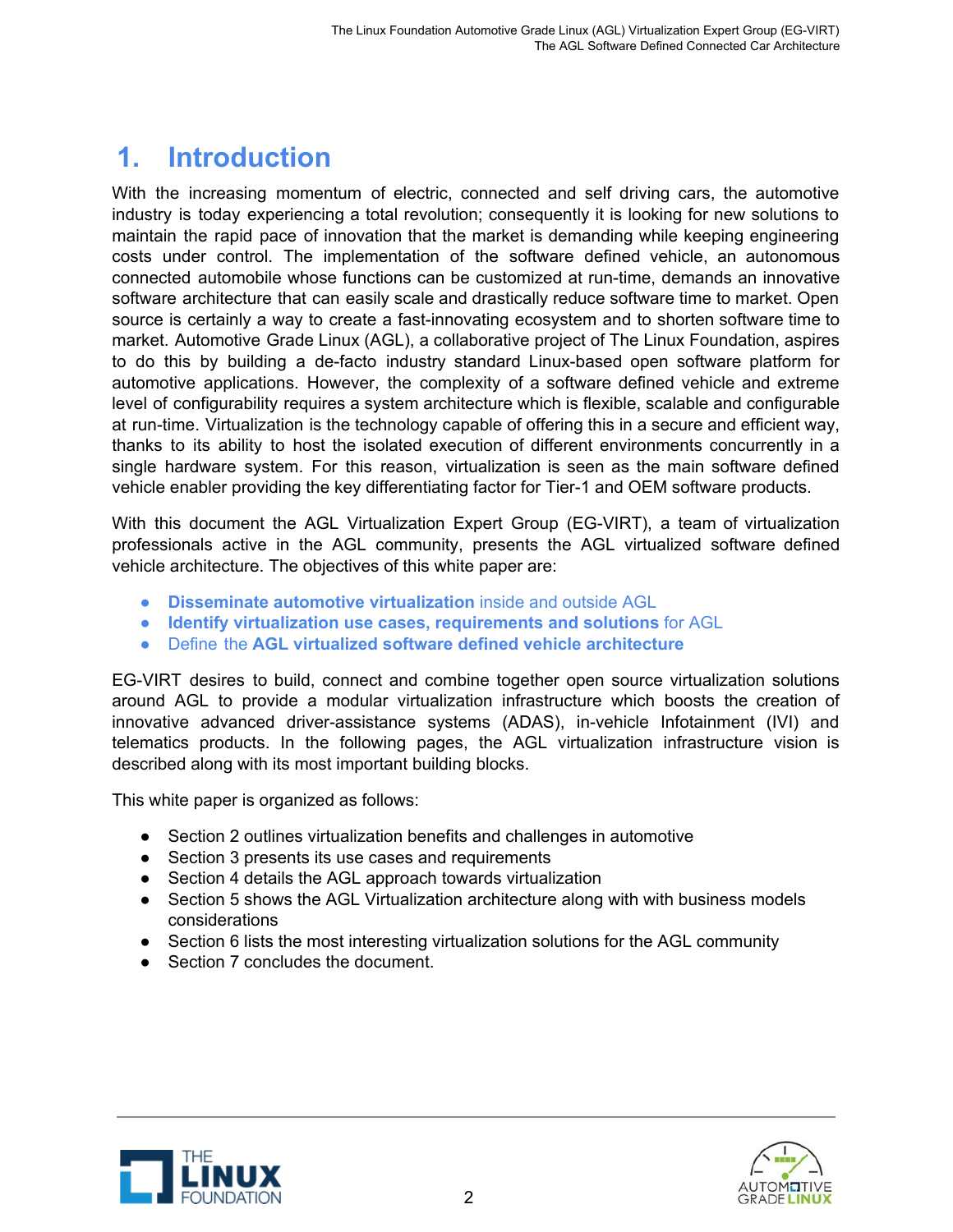#### **What is virtualization?**

Virtualization is a technique used to create multiple virtual execution environments by means of resource abstraction or partitioning. These virtual execution environments are then used to consolidate multiple applications on the same hardware in *server*, *desktop* and *embedded environments*.

In *server and desktop environments* the most common virtualization techniques are hypervisors and containers. Hypervisors rely on CPU hardware capabilities (e.g., AMD SVM, Arm Virtualization Extensions or Intel VMX) to create the abstraction of a virtual machine (VM) for the execution of kernel operating systems and applications. This results in minimal overhead and excellent isolation performance. In a server environment hypervisors are used in multi-tenant solutions to isolate workloads belonging to different customers. Containers are a software only mechanism to create execution environments. When running on a Linux host, all containers run on a single Linux kernel instance but in different namespaces for their storage, network, etc.. Containers enable high workload density and provide good deployment time performance, but being a software-only technology they do not provide the same level of isolation provided by hypervisors.

*Embedded environments* are, on the other hand, very different from servers and desktops due to requirements for power consumption and memory constraints. Therefore, embedded systems use size optimized hypervisors and system partitioners for most solutions. The former are small footprint hypervisors which minimize the number of their components to be more certification-friendly and to provide a smaller attack surface (higher security). System partitioners, on the other hand, limit their functionality to the partition of the system resources only, aiming at an even smaller footprint and at very low overhead (virtual environments are hardware partitions of the system, and therefore run directly on the hardware). More information about Hypervisors, system partitioners and containers can be found in Section 6 of this document. In addition, automotive, aviation, and other embedded systems have functional safety certification requirements that must be met before being deployed. Virtualization can help device manufacturers meet these function safety requirements by isolating the certified components into their own execution environment.

# <span id="page-3-0"></span>**2. Virtualization in automotive**

With hundreds of sensors, actuators, and Electronic Control Units (ECUs) that need to communicate together while ensuring the highest performance, safety and security, today's automobiles are approaching the limits of their complexity. In the future the automotive industry will provide always connected vehicles running advanced self-driving functions and an increasing number of cutting edge applications. In this environment the in-vehicle hardware and software components grow exponentially with the number of applications, causing an explosion of the vehicle's architectural complexity. Moreover, increased connectivity and applications lead to a larger attack surface that needs to be protected and defended.

To address the market requests and provide self-driving always connected vehicles, the automotive industry needs a hardware and software architecture that guarantees isolation, simplified systems management, high performance, open standards, interoperability, and



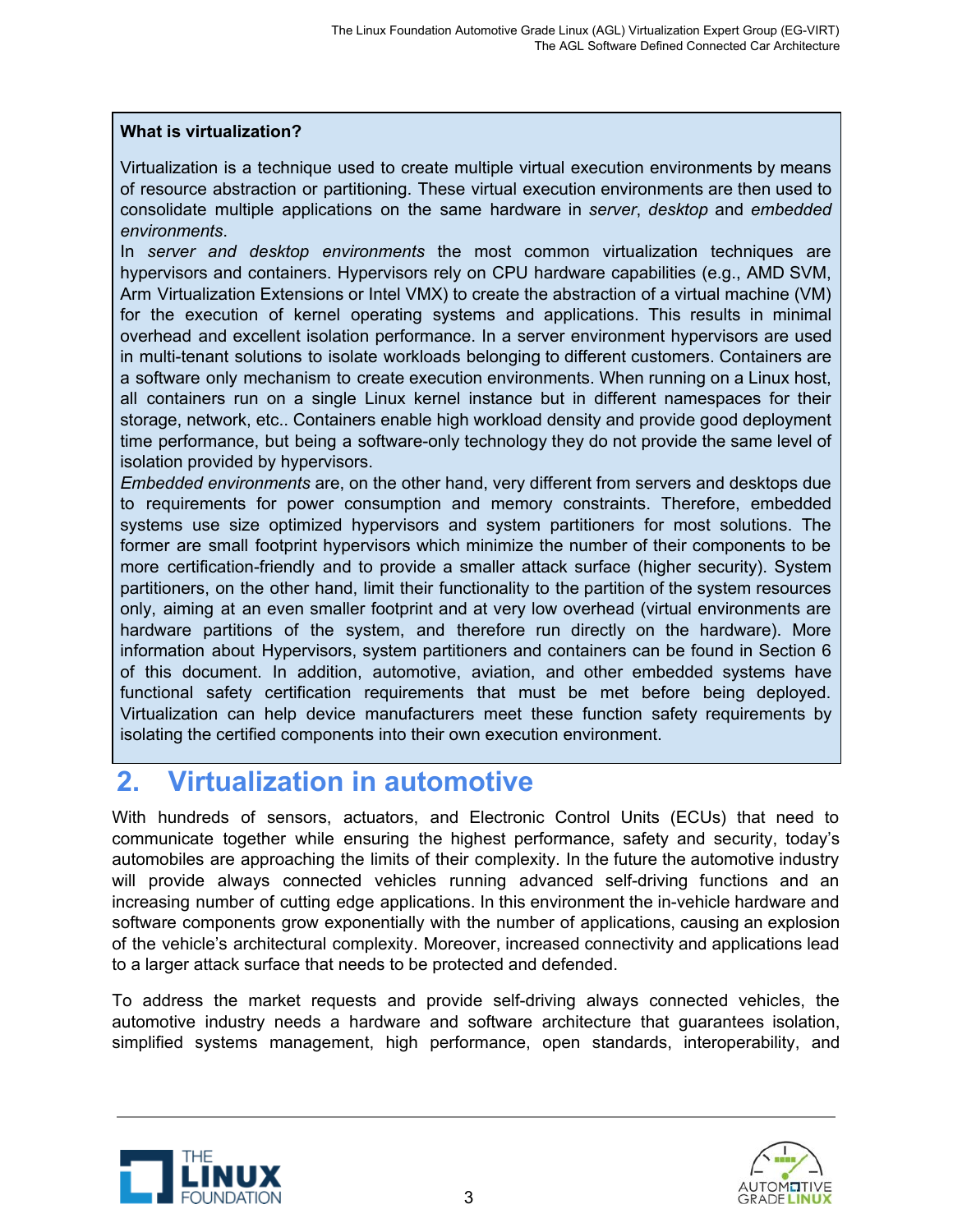flexibility. This brings a set of challenges that the automotive industry can achieve by using virtualization techniques as shown in the table below.

|              | <b>Challenge</b>                                                                                                                                                                                                                                                                                                                                              | <b>Benefit of virtualization</b>                                                                                                                                                                                                                                                                                                                                                                                                                                                                                                        |
|--------------|---------------------------------------------------------------------------------------------------------------------------------------------------------------------------------------------------------------------------------------------------------------------------------------------------------------------------------------------------------------|-----------------------------------------------------------------------------------------------------------------------------------------------------------------------------------------------------------------------------------------------------------------------------------------------------------------------------------------------------------------------------------------------------------------------------------------------------------------------------------------------------------------------------------------|
| 1            | <b>Software Defined Autonomous Car. New</b><br>automotive systems functions and services<br>need to adapt much quicker to<br>new<br>requirements users, manufacturers<br>and<br>legal authorities. Time to market is required<br>to be much shorter, and functions and<br>services life cycle needs to be similar to the<br>one of smart mobile applications. | <b>Abstraction.</b> Virtualization abstracts the<br>software from the underlying hardware,<br>thus enabling the concept of Software<br>Defined Car. Moreover, it reduces costs<br>and time to market through portability and<br>support for legacy solutions.<br>Flexibility and Interoperability. Updates<br>can be automated and performed remotely.<br>Solutions based on different licenses,<br>security levels and operating systems can<br>be combined together.                                                                  |
| $\mathbf{2}$ | <b>Costs.</b> Each time a new function is added,<br>additional sensors, cables and ECUs are<br>added to the vehicle. This increases space,<br>weight, and power consumption as well as<br>having an impact on vehicle cost (hardware,<br>wire harness, maintenance, deployment,<br>etc).                                                                      | <b>Consolidation.</b> The number of ECUs and<br>wiring complexity can be reduced by<br>replacing them with virtualized instances in<br>a single ECU.<br>Flexible architecture. Deployment and<br>be<br>maintenance can<br>automated<br>and<br>performed remotely resulting in simplified<br>However,<br>maintenance.<br>software<br>integration complexity depends on the<br>type/number of shared resources between<br>virtual machines. Care should be taken<br>when deciding which resources are shared<br>between virtual machines. |
| 3            | Security.<br>Third<br>party<br>applications,<br>advanced self driving and infotainment<br>features as well as multiple (also remote)<br>connectivity endpoints increase the security<br>risk and the attack surface. In addition, more<br>complex architectures result in a larger<br>attack surface.                                                         | <b>Isolation.</b> Virtualized systems separate<br>execution environments (CPU, memory,<br>  IO) to implement a multilevel security<br>concept. Isolation guarantees that an<br>application security flaw does not affect<br>other applications running in the system.<br>Finally, vulnerability lifespan<br>can<br>be<br>reduced with remote updates.                                                                                                                                                                                   |



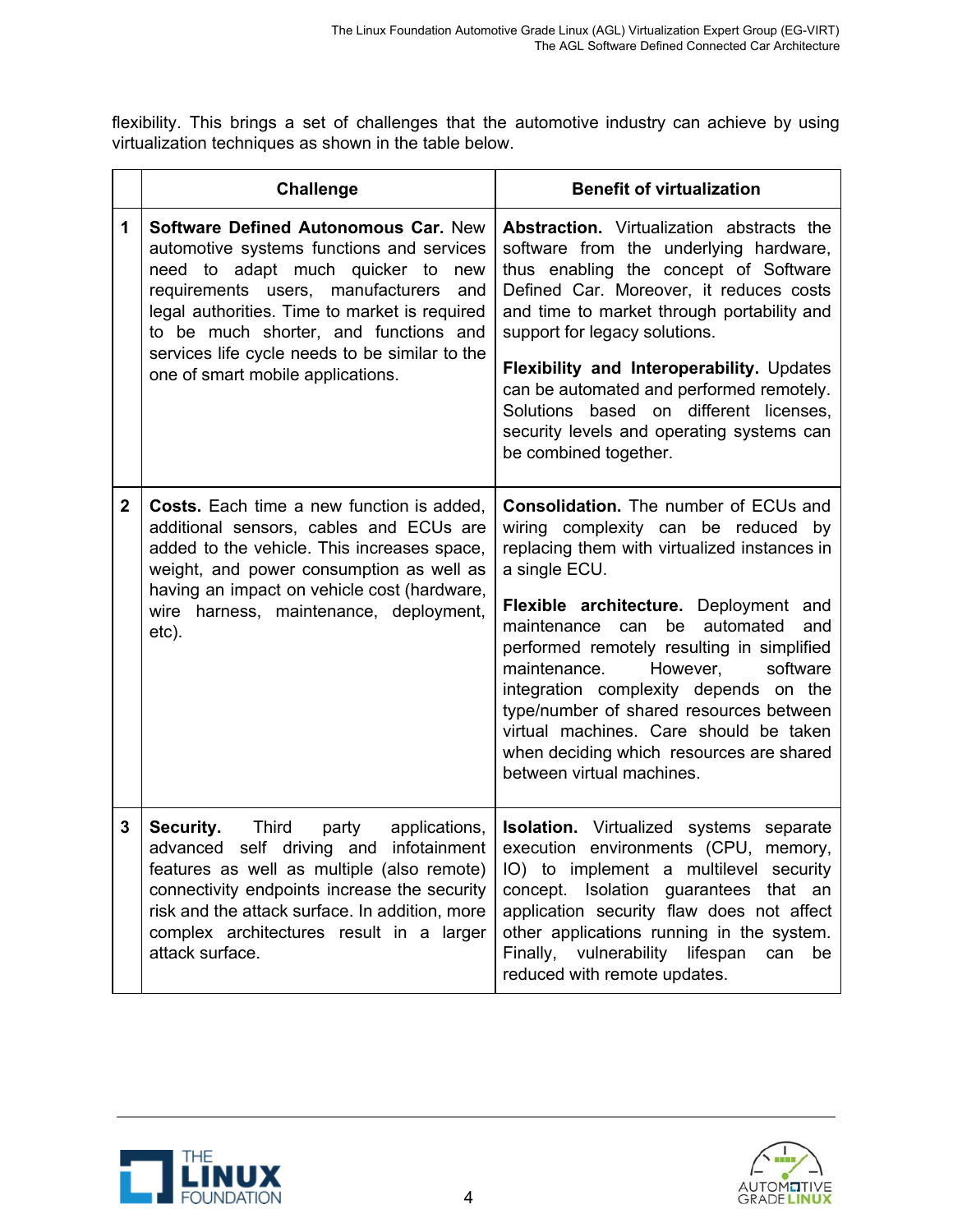#### *Table 1: Virtualization challenge benefits table*

Table 1 shows how virtualization addresses automotive challenges with a number of benefits that can be easily found in today's virtualization solutions. For this reason **virtualization** can be seen as **the software defined connected car enabler**.

# <span id="page-5-0"></span>**3. Automotive virtualization requirements and functions**

In the introduction of this document we defined virtualization, a technology which enables the hosting of different execution environments concurrently in a single hardware system. In this section, the workloads - hereinafter referred to as **automotive functions** - that can populate these execution environments and the requirements to create them will be discussed in more detail.

Virtualization provides the best performance in terms of security, isolation and overhead when supported directly by the hardware platform. Table 2 shows the hardware system requirements needed to enable virtualization.

| Electronic Control Unit (ECU) requirements to enable virtualization                                                                                                                                                                                                     |  |  |
|-------------------------------------------------------------------------------------------------------------------------------------------------------------------------------------------------------------------------------------------------------------------------|--|--|
| • Hardware virtualization support for CPU, Cache, Memory and interrupts to<br>create execution environments (Arm Virtualization Extensions, Intel VT-x and<br>AMD SVM, IOMMU, etc.)<br>• Multicore processor with possibility to allocate one or multiple cores to each |  |  |
| execution environment                                                                                                                                                                                                                                                   |  |  |
| • Trusted Computing Module to isolate safety-security critical applications and<br>assets (Arm TrustZone, Intel Trusted Execution Technology, etc.)<br>• Optionally, IO virtualization support for GPU and connectivity sharing                                         |  |  |

*Table 2: System hardware requirements to enable virtualization*



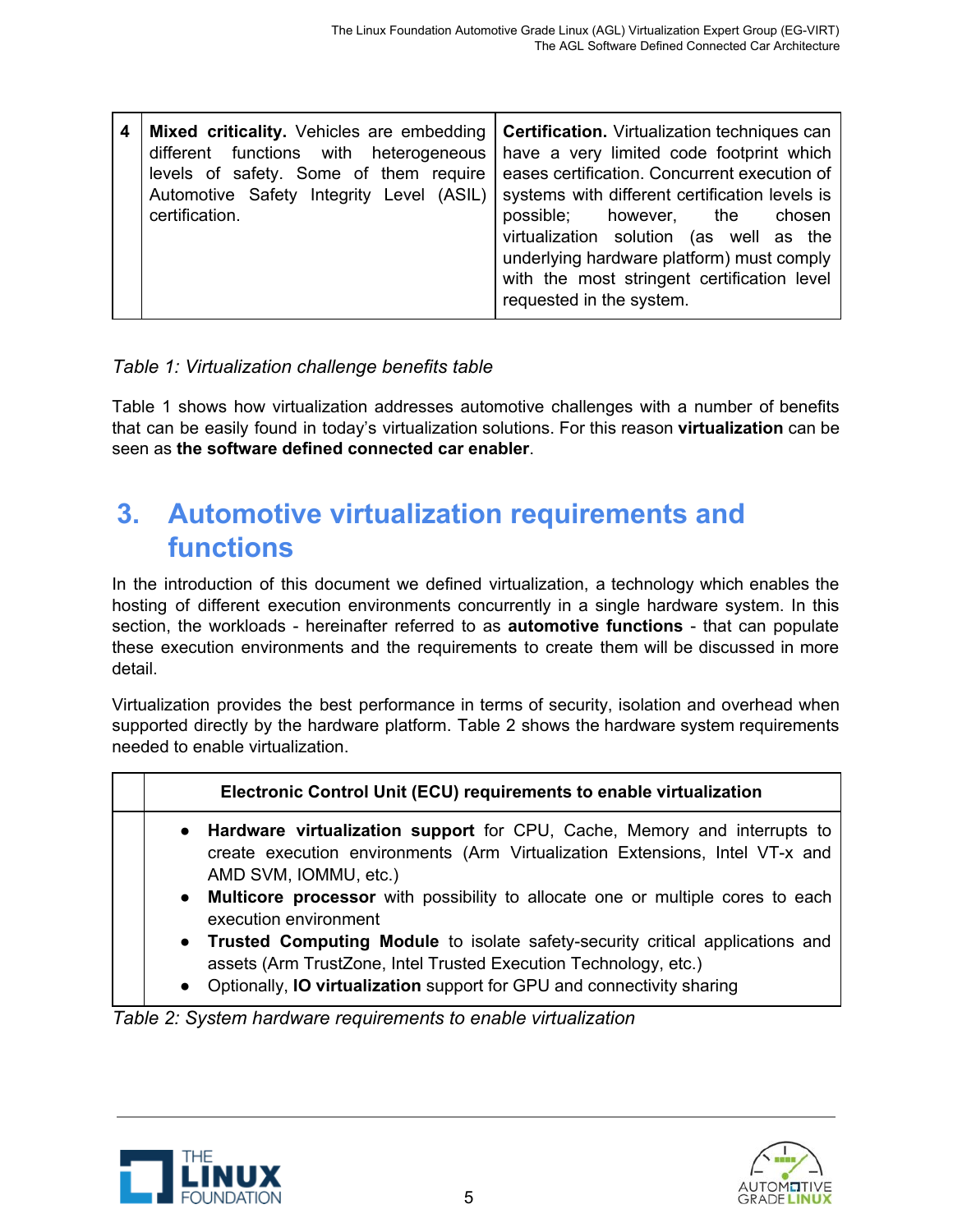In fact, an ECU equipped with the hardware components listed in Table 2 can run multiple execution environments hosting different automotive functions concurrently, securely and with a good level of performance. Examples of such functions are:

- **Instrument Cluster** displays critical information (speed, signalling, etc.) and needs to be isolated from the rest of the system due to reuse of legacy software or regulations.
- **IVI systems** drive the central console with multimedia/radio functions, Heating, Ventilation and Air Conditioning (HVAC), navigation, rear-view camera, and in many cases, third-party applications. Isolation is used as a security measure against possible vulnerabilities brought by applications installed after market. IVI systems may share display, input, and audio interfaces with the Instrument Cluster.
- **Telematics** performs collection of telemetry data from vehicle, may also serve as OEM cloud connectivity gateway, and can support installation of edge services.
- **Safety critical functions** include ADAS functions such as parking/lane assistant, autonomous driving, digital mirror, etc. These are typically implemented on top of AUTOSAR compliant operating systems.

Thanks to the abstraction and isolation created by virtualization, it is possible to concurrently run heterogeneous types of virtualized automotive functions (e.g., different licenses, operating systems, legacy solutions, etc.). Moreover, virtualized automotive functions define a set of characteristics that the virtualization solution must address. Table 3 shows these requirements in detail.

|                               | <b>Automotive functions requirements for virtualized ECUs</b>                                                                                                                                                                                                                                                                                                                                                                                                                                                                                                                                                                                                                                                                                                                                                                                                                                                                                          |
|-------------------------------|--------------------------------------------------------------------------------------------------------------------------------------------------------------------------------------------------------------------------------------------------------------------------------------------------------------------------------------------------------------------------------------------------------------------------------------------------------------------------------------------------------------------------------------------------------------------------------------------------------------------------------------------------------------------------------------------------------------------------------------------------------------------------------------------------------------------------------------------------------------------------------------------------------------------------------------------------------|
| Computing                     | • Static resource partitioning and flexible on-demand resource<br>allocation (CPU, RAM, GPU and IO).<br>Memory/IO bus bandwidth allocation and rebalancing.<br>$\bullet$                                                                                                                                                                                                                                                                                                                                                                                                                                                                                                                                                                                                                                                                                                                                                                               |
| <b>Peripherals</b><br>sharing | • GPU and displays shall be shared between execution<br>environments supporting both fixed (each one talks to its own<br>display or to a specified area on a single display) and flexible<br>configurations (shape, z-order, position and assignment of<br>surfaces from different execution environments may change at run<br>time).<br>Inputs shall be routed to one or multiple execution environments<br>$\bullet$<br>depending on current mode, display configuration (for<br>touchscreens), active application (for jog dials & buttons), etc.<br>• Audio shall be shared between execution environments. Sound<br>complex mixing policies for multiple audio streams and routing of<br>dynamic source/sink devices (BT profiles, USB speakers/<br>microphones, etc.) shall be supported.<br>Network shall be shared between execution environments. Virtual<br>$\bullet$<br>networks with different security characteristics shall be supported |



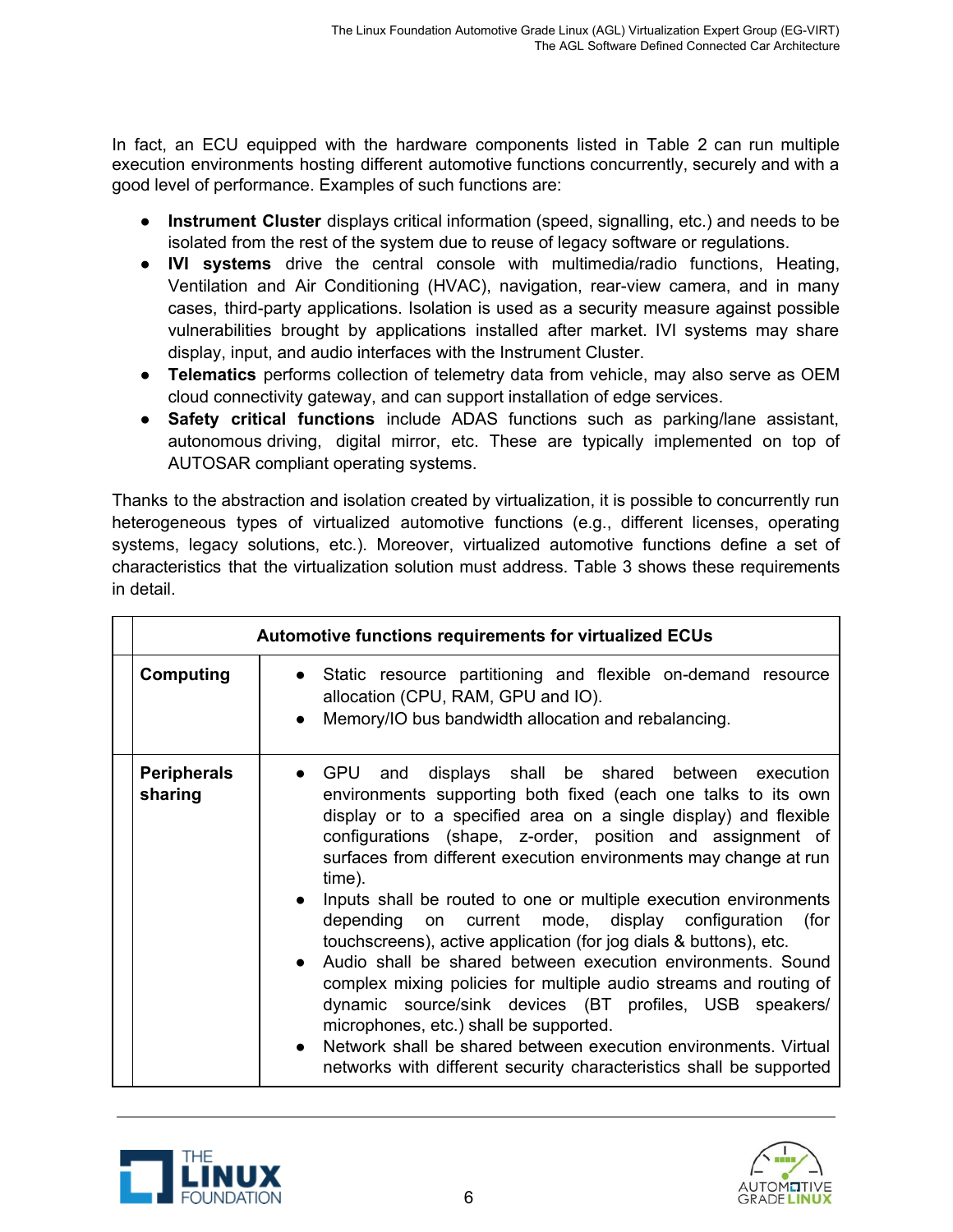|                                                | (e.g., traffic filtering and security mechanisms).<br>Storage shall support static or shared allocation, together with<br>routing of dynamic storage devices (USB mass storage).                                                                                                                                                                                                                                                                                                                                                                                                                                                                                                             |
|------------------------------------------------|----------------------------------------------------------------------------------------------------------------------------------------------------------------------------------------------------------------------------------------------------------------------------------------------------------------------------------------------------------------------------------------------------------------------------------------------------------------------------------------------------------------------------------------------------------------------------------------------------------------------------------------------------------------------------------------------|
| <b>Security</b>                                | • Root of Trust and Secure boot shall be supported for all execution<br>environments.<br>Trusted Computing (discrete TPM, Arm TrustZone or similar) shall<br>be available and configurable for all execution environments.<br>Hardware isolation shall be supported (cache, interrupts, IOMMUs,<br>$\bullet$<br>firewalls, etc.).                                                                                                                                                                                                                                                                                                                                                            |
| <b>Performance</b><br>and Power<br>consumption | Virtualization performance overhead shall be minimal: 1-2% on<br>CPU/memory benchmarks, up to 5% on GPU benchmarks.<br>Predictability shall<br>guaranteed.<br>Minimal<br>be<br>performance<br>requirements shall be met in any condition (unexpected events,<br>system overload, etc.).<br>Execution environments fast boot: Less than 2 seconds for safety<br>critical applications, less than 5 seconds for Instrument Cluster,<br>and 10 seconds for IVI. Hibernate and Suspend to RAM shall be<br>supported.<br>• Execution environments startup order shall be predictable.<br>Advanced power management shall be implemented with flexible<br>policies for each execution environment. |
| <b>Safety</b>                                  | System monitoring shall be supported to attest and verify that the<br>$\bullet$<br>system is correctly running.<br>Restart shall be possible for each execution environment in case<br>$\bullet$<br>of failure.<br>Redundancy shall be supported for the highest level of fault<br>tolerance with fallback solutions available to react in case of<br>failure.<br>Real time support shall be guaranteed together with predictive<br>reaction time.                                                                                                                                                                                                                                           |

*Table 3: Virtualization solution requirements to execute multiple automotive functions in a single multicore platform*

# <span id="page-7-0"></span>**4. AGL Virtualization Approach**

AGL is building a Linux-based, open software platform to serve as the de-facto industry standard for automotive applications. The AGL virtualization approach follows the same philosophy and aims to provide a virtualization platform that can be used as it is or extended to consolidate different automotive functions in a single hardware platform.

We recognize virtualization as the next differentiating factor for automotive software, and we see such software as a set of interchangeable modules that need to be deployed together,



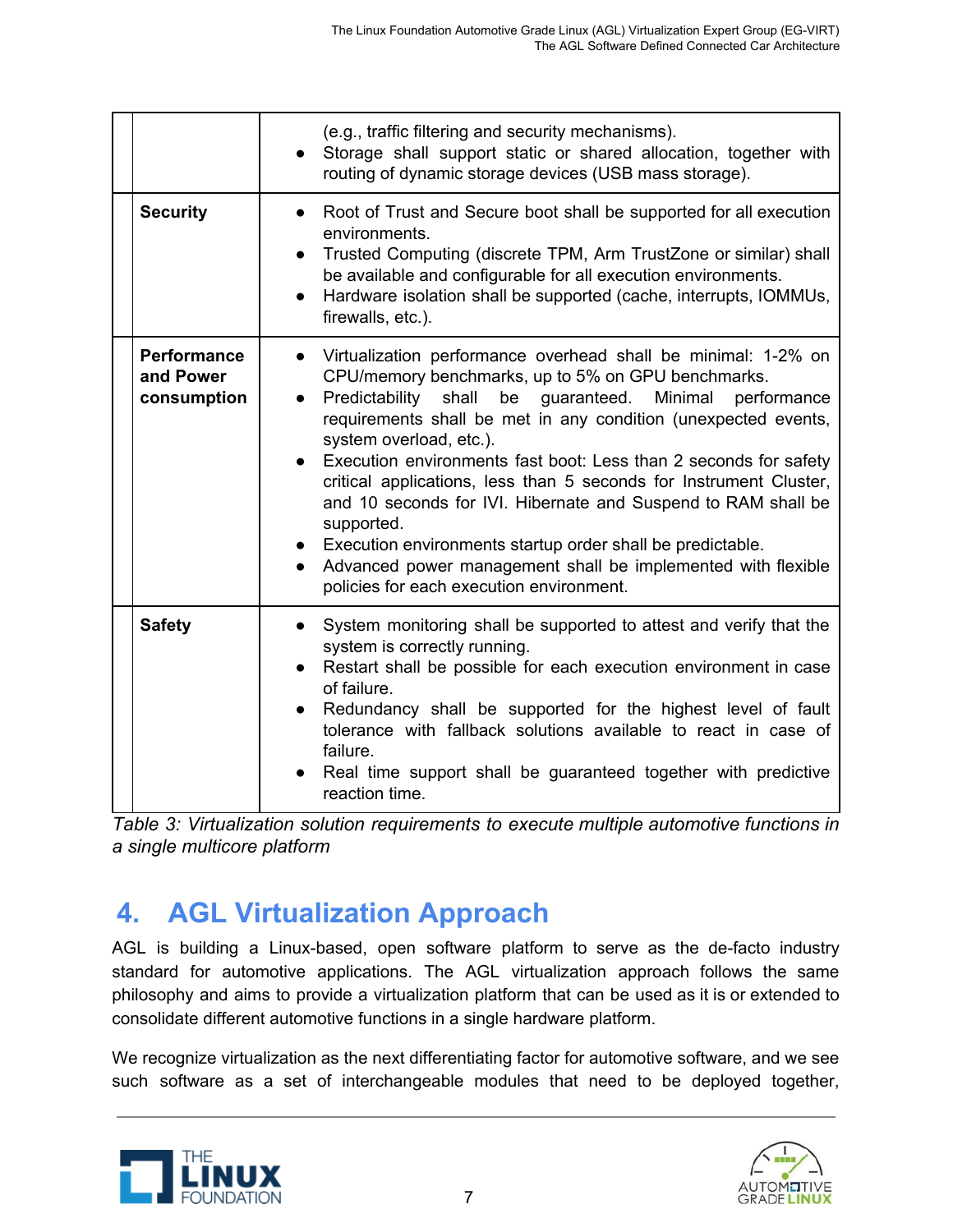communicate, interact. Any automotive player can combine such modules to provide a unique and customized solutions. AGL does not develop new hypervisors, but leverages on existing open source solutions considering them as modules of its architecture.

For this reason the key pillars of the AGL virtualization approach are:

- **Modularity**: hypervisors, virtual machines, AGL Profiles and automotive functions are seen by the AGL architecture as interchangeable modules that can be plugged in at compilation time (and where possible at runtime). The combination of the modules makes the difference. We can instantiate different modules. Modules can communicate with each other. To achieve modularity, interoperability will be required, especially between open and proprietary components.
- **Openness**: There is no restriction in the way the AGL virtualization platform can be used, deployed and extended. The AGL virtualization architecture supports multiple hypervisors, CPU architectures, software licenses and can be executed as a host and guest.
- **Mixed Criticality**: Applications with different level of criticality are targeted to coexist and run in a virtualized manner. As a consequence, AGL virtualization approach targets to consolidate applications different certification requirements.

The virtualization approach presented in this document and implemented as AGL virtualization platform is fully compliant with the current AGL plans and implementations, as well as it is orthogonal to the AGL application framework.

In fact, today the AGL application framework already supports applications isolation based on namespaces, cgroups and SMACK which relies on files/processes security attributes that are checked by the linux kernel each time an action processes and that work well combined with secure boot techniques. However, when multiple applications with different security and safety requirements (infotainment, instrument cluster, telematics, etc.) need to be executed in the system, the management of these security attributes becomes complex and there is a need of an additional level of isolation to properly isolate these applications from each other.

This is where the AGL virtualization platform comes into the picture, helping to enhance system security and to isolate different applications coming from the AGL community but also from third party developers.



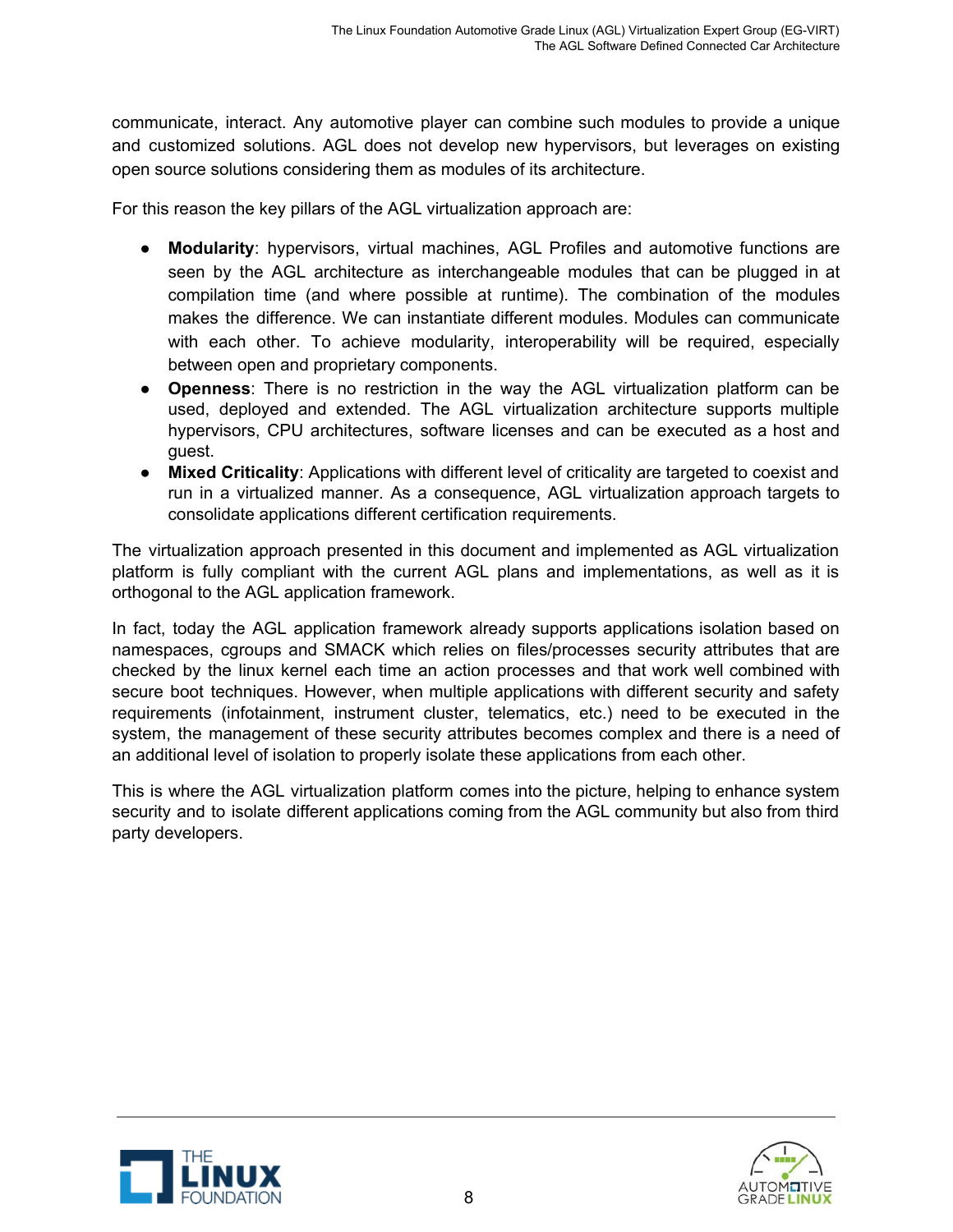

*Illustration 1: AGL virtualization approach integrated in the AGL architecture*

### <span id="page-9-0"></span>**4.1 Business model considerations**

Regulations on automotive products require compliance with safety standards such as ISO 26262 ("Road Vehicles - Functional Safety"). ISO 26262 defines four Automotive Safety Integrity Levels (ASIL): ASIL A (the least restrictive), ASIL B, ASIL C and ASIL D (the most restrictive). The entire system, its hardware and its software from the virtualization solution up to the applications, needs to be certified to be integrated in production vehicles.

Among the automotive functions presented in Section 3, IVI typically requires ASIL A or no certification, Instrument Cluster and Telematics typically require ASIL B and more advanced functions such as ADAS and digital mirrors require ASIL C or D.

ISO 26262 suggestions a classic systems engineering approach to software development and provides regulations and recommendations throughout the product development process from conceptual development through decommissioning. Automotive device makers must document and follow their ISO 26262 certified development process. This process provides checkpoints to ensure correctness of design through comprehensive verification and validation. During the development process artifacts are created at every stage to document product design and verification, track change history of work items, show full traceability of testing based on product requirements, provide proof of process control and report process compliance as needed to certification authorities.

However, open source development projects including Automotive Grade Linux prioritize the value of working software (i.e., "code first approach") over that of comprehensive documentation. This raises the question: "Can a safety-certifiable software element be developed using open source development practices?" There are many ways to answer this



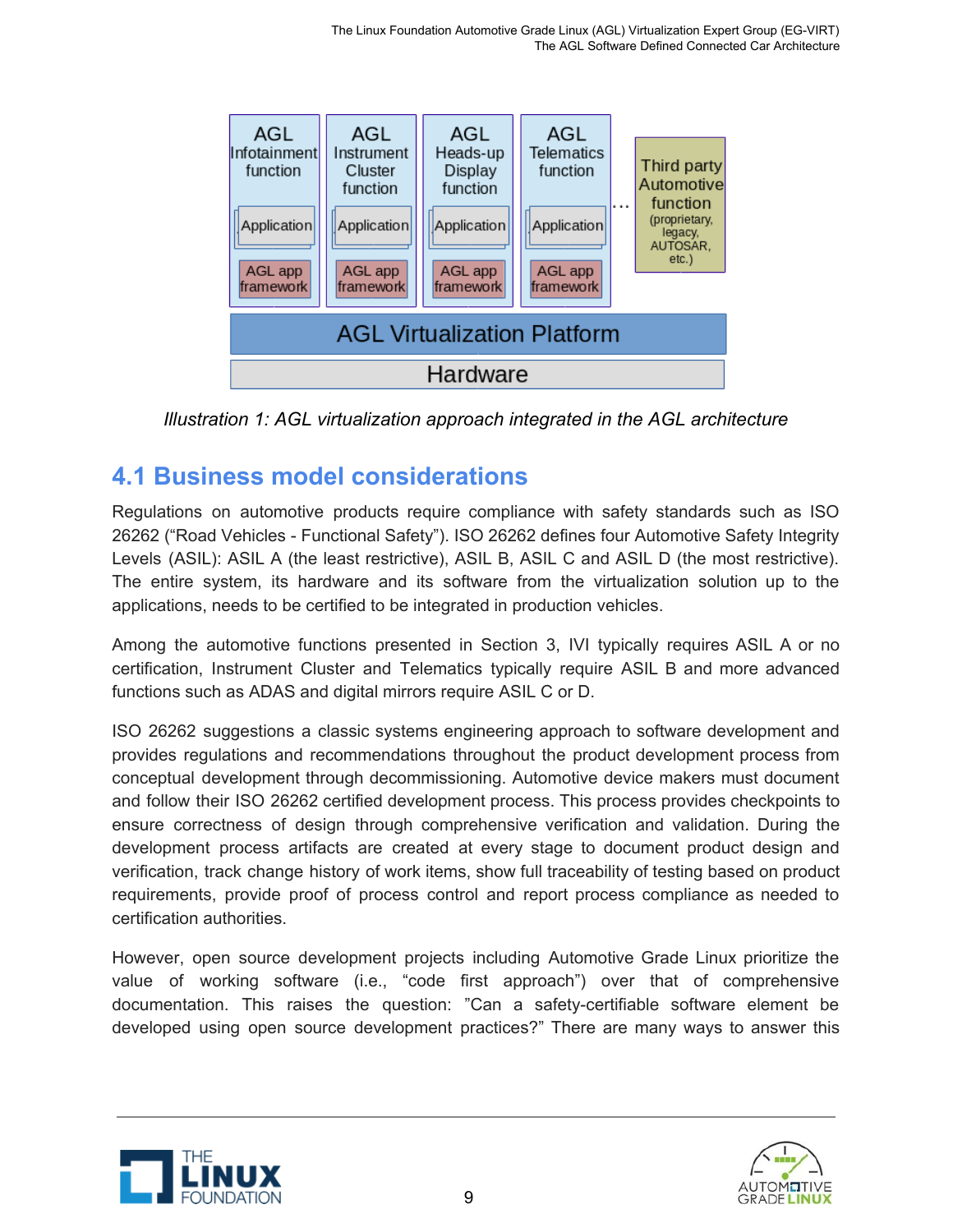question but the short answer is no. This is not possible without making changes to the current AGL software development practice which is arguably what allows AGL to innovate quickly.

An argument can be made that taking an open source software element through safety certification after development is possible. A relatively small (<10K SLOC) software element could be snapshot (forked) and taken through an effort to reverse engineer requirements and validate the testing effort for certification. The result of such an effort would be a certified open source software element that would have to be managed as a new (forked) product. From this point, all changes going forward would have to be managed with the same rigor required for a safety certifiable software element. In process, this is equivalent to managing a commercial software element. The following questions would then arise:

- Who covers the costs of the required artifacts during design, development and testing?
- Who is the gatekeeper for changes after safety certification?
- Who covers the cost of long term support?
- Will the product be monetized? If so, what are the licensing terms?
- Who bears for the liability of the solution?

The answers to these questions could be addressed by an open source community/project with lots of coordination. Existing effort in this direction are today ongoing in the OSADL community.

Instead of focusing on a new business model and changing the rigor of the AGL open source project we will focus on detailing a comprehensive list of properties for the virtualization solution. It is expected that both open source and proprietary (closed source) software solutions will meet the requirements outlined in this white paper.

#### **OSADL**

Open Source Automation Development Lab (OSADL) is an open source community which hosts the Realtime and the Safety Critical Linux projects. The former is an initiative which aims to develop a realtime version of the linux kernel, while the latter targets to create procedures and documents that will lead to a facilitated safety certification Linux-based products.

More information can be found at https://www.osadl.org.

### <span id="page-10-0"></span>**4.2 Interactions with proprietary solutions**

In the short term, it is likely that several proprietary virtualization solutions will meet the requirements to support AGL specified use-cases. These proprietary solutions will typically have certification data packages that have been evaluated to assess compliance with the ISO 26262 standard. In the safety case, the virtualization solution is considered a safety element out of context (SEooC). A SEooC is a safety-related element which is not developed for a specific item. This means it is not developed in the context of a particular ECU or system. A SEooC certification data package will provide assumptions of use which must be considered when



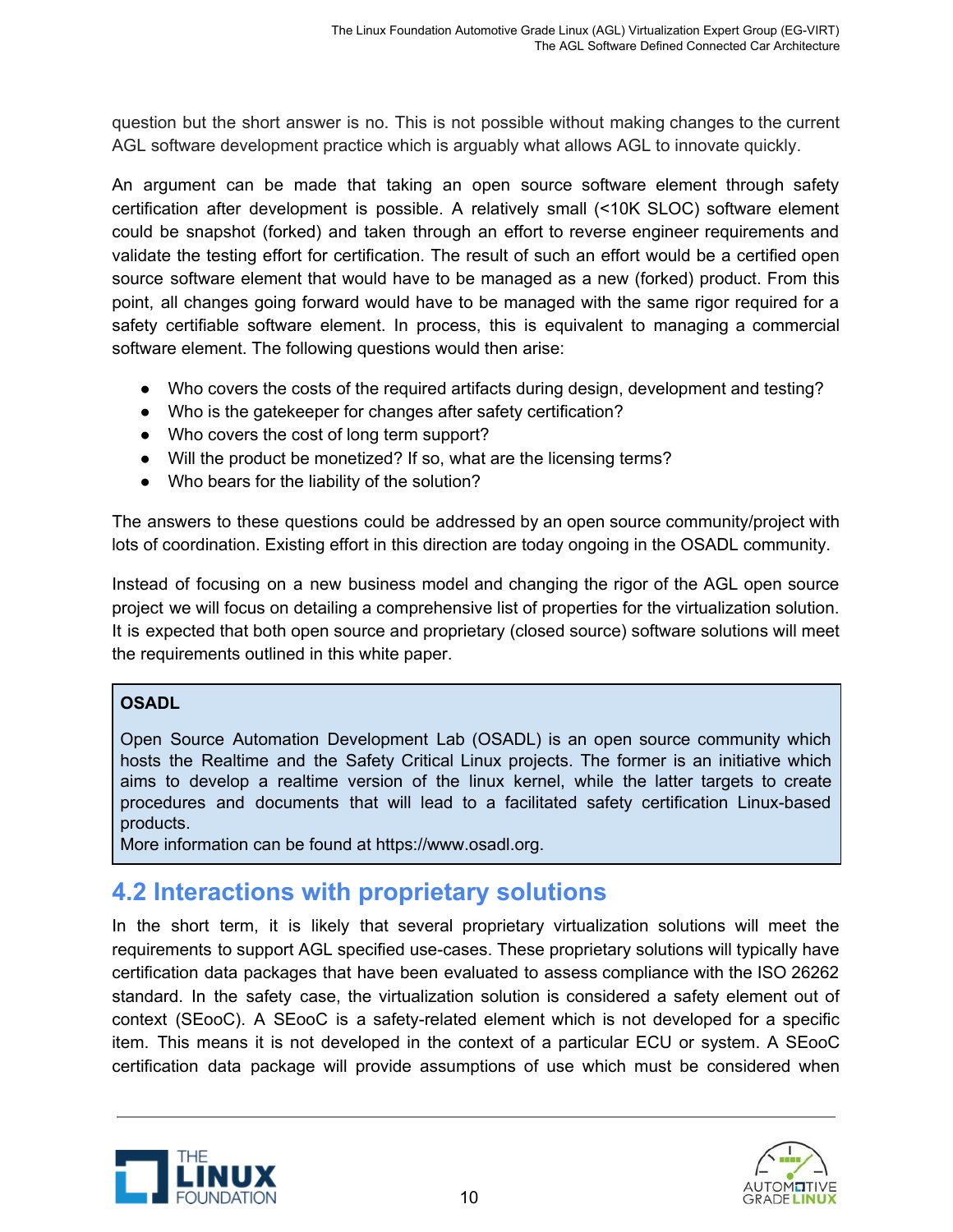composing the system/ECU. In the case where AGL is used as a software element that is integrated with a previously certified virtualization solution, the integrator must ensure that the assumptions of use are followed during the system composition process.

# <span id="page-11-0"></span>**5. AGL Virtualization architecture**

The AGL virtualization architecture is composed by multiple modules that enable the execution of concurrent applications with different level of criticality (safety and security wise) on a single multicore hardware.



*Illustration 2: AGL virtualized software defined connected vehicle architecture*

The components of such architecture are:

- **Execution Environments (EEs)**: these are silos that run concurrently on the system and enable the execution of different applications. Different types of EE are supported: certified, non certified, trusted, non trusted, open source, proprietary. Some of them are classified as Critical Execution Environments (CEEs), because their applications have an impact of the safety and security of the system. The others are considered Non Critical Execution Environments (NCEEs). They could be implemented as binary applications, combination of a set of libraries with the related application, or full featured operating systems, etc.
- **Communication buses**: Consolidated EEs (and their applications) need to interact and communicate with each other. Two types of communication bus are supported by the architecture:
	- Critical communication bus: it is restricted to Critical Execution Environments (CEEs) only. The communication here has to address important requirements of safety and security.
	- $\circ$  Non critical communication bus: it is open to all the EEs available in the system. It has to address high performance and security requirements.



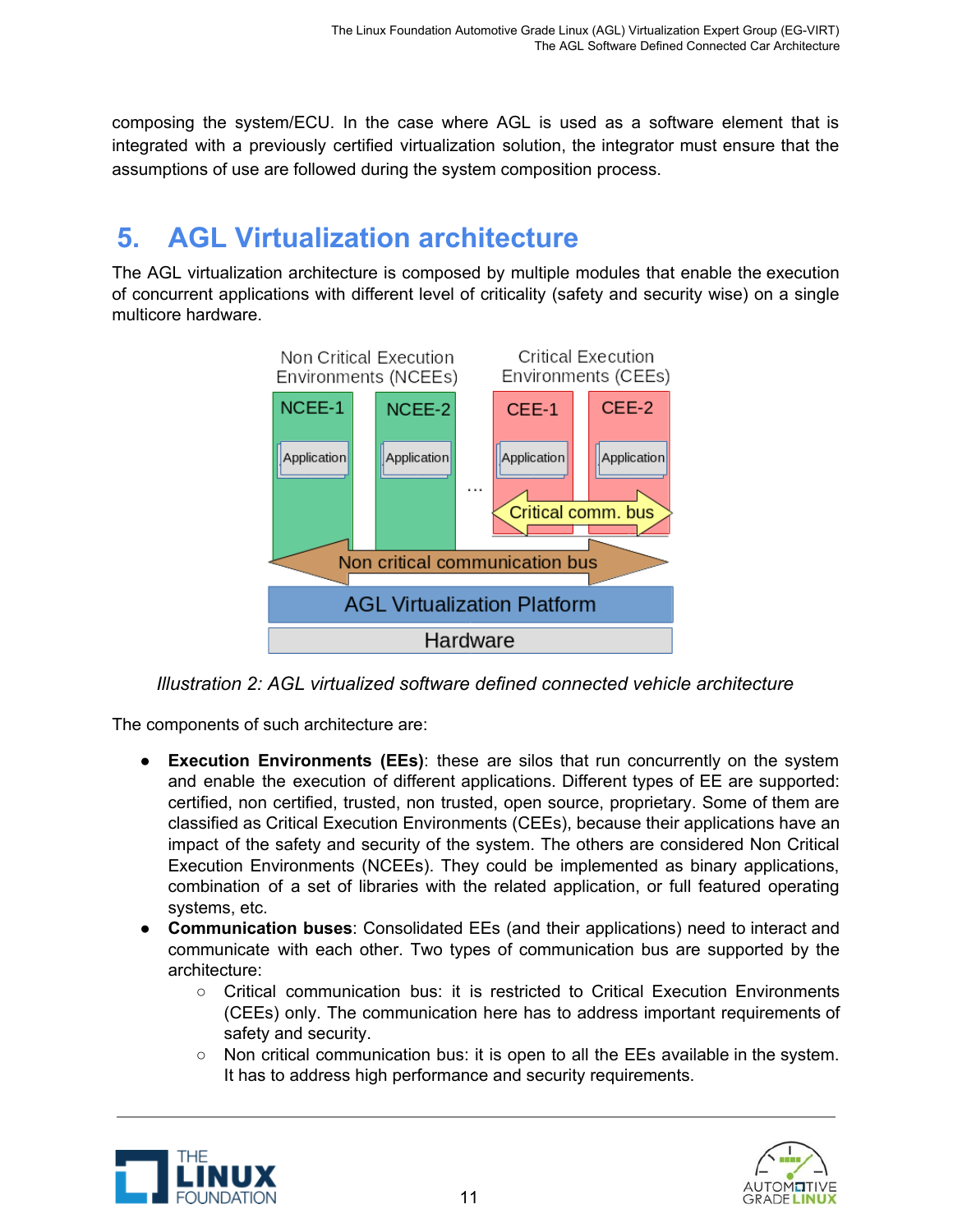● **Virtualization Platform**: This module leverages on system software and hardware functions to create the silos for the execution of different EEs. Depending on the type and the combination of the functions used to build this module, the virtualization platform can be implemented using technologies like hypervisors, system partitioners, containers, etc. EEs can communicate with the Virtualization Platform (EE configuration, power management, etc) through specific channels.

Multiple implementations of the above components already exist both open source and commercial solutions. The role of AGL EG-VIRT is to act as technology integrator among these different components, enabling the coexistence of multiple virtualized environments together through different virtualization platforms. For this reason component communication (both horizontal among EEs, and vertical between the EEs and the Virtualization Platform) is one of the next work items for AGL and EG-VIRT. An open source implementation of the communication buses is of pivotal importance for the portability, interoperability, performance, security and safety of the system. This represents in fact one of the most interesting original contributions that EG-VIRT is planning in its near future activities.

# <span id="page-12-0"></span>**6. Automotive virtualization solutions**

The virtualization platform functionality can be implemented using different technologies which come with different trade-offs. Some of them are feature-rich and hard to certify, others have a more limited set of functions and for this reason can be more easily certified.

The different virtualization technologies available with both open source and proprietary solutions are hypervisors, system partitioners and containers. Illustration 3 highlights the architecture of each of them, considering as host kernel an operating systems which runs directly on top of the hardware and as guest kernel an operating systems which runs on top of an abstraction layer.

Hypervisors, system partitioners and containers can be combined together to address different requirements and to extend the set of features the system provides to its EEs.



#### *Illustration 3: Virtualization solutions architectures*

In the next sections, different open source and proprietary virtualization solutions are detailed.



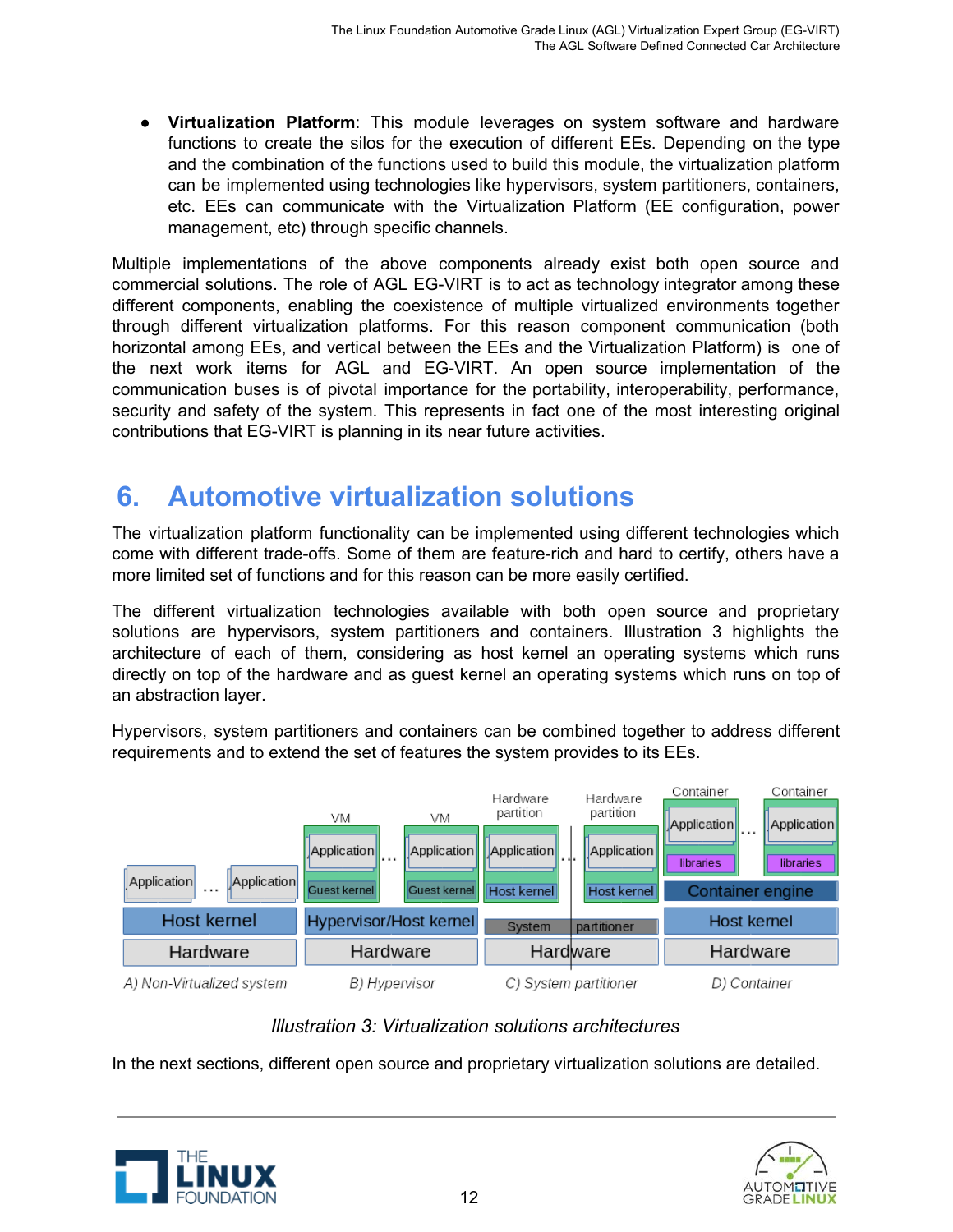# <span id="page-13-0"></span>**6.1 Hypervisors**

Hypervisors (Illustration 3B) create a virtual hardware abstraction for automotive functions, operating systems and applications to use, leveraging on specific hardware features to create and isolate different execution environments. When run directly on top of the hardware, a hypervisor is defined as Type-1 or bare-metal, while it is considered a Type-2 solution when it is executed on top of an additional software layer. Both Arm and Intel processors are equipped with virtualization extensions and implement directly in hardware memory, timer, and interrupt virtualization. Different operating systems can run unmodified on top of the same hypervisor.

Hypervisors can provide advanced features such as guest to guest communication mechanisms, emulation of devices not present on the system, ability of over commit system resources (memory, CPUs), device sharing and a full set of functions and performance optimization which leverage on the system awareness of being virtualized (para-virtualization). Hypervisors can also provide the capability of statically allocating system resources to virtual machines.

#### <span id="page-13-1"></span>**Xen Project - GPL license**

Xen is a versatile, general-purpose Type-1 hypervisor with mature community governance. It is developed as a Linux Foundation project and continues improving in response to use in public clouds, enterprise servers, middleboxes, desktops, vehicles and embedded devices. Xen can partition or pool plural resources while optionally virtualizing —securely sharing— singular hardware resources like coprocessors. Xen provides stable interfaces as applications and platforms evolve. For environments with real-time constraints, it can be configured as a partitioning hypervisor, eliminating scheduler overhead, reducing interrupt latency and delegating I/O and memory isolation to hardware with an IOMMU. Xen also provides static CPU assignment and multiple real-time schedulers (including an ARINC 653 scheduler) to further isolate resources and provide real-time guarantees. Xen is available in OpenEmbedded meta-virtualization, and its integration in AGL is planned in future EG-VIRT activities. The Xen community is currently working on implementing a hypervisor configuration compliant with ISO 26262 ASIL-B requirements. For more information, see [https://wiki.xenproject.org/wiki/Category:OpenEmbedded.](https://wiki.xenproject.org/wiki/Category:OpenEmbedded)

#### <span id="page-13-2"></span>**Kernel-based Virtual Machine (KVM) - GPL license**

KVM is a Type-2 hypervisor included in the Linux kernel and implemented as a kernel module. It exploits CPU Virtualization Extensions to execute guest's instructions directly on the host processor(s) and to provide virtual machines (VMs) with isolated execution environments. KVM borrows from the Linux kernel functions such as memory management and CPU scheduling and relies on external user space components to execute virtual machines. In fact, KVM doesn't offer itself machine or device models abstractions (bios, devices, etc.), but uses Quick Emulator (QEMU) for emulating guest hardware devices and instantiating guests. In the KVM paradigm guests are seen by the host as normal POSIX (Portable Operating System Interface for Unix) processes, with QEMU residing in the host userspace and utilizing KVM to take advantage of the hardware virtualization extensions. QEMU and KVM are able to run unmodified guests and



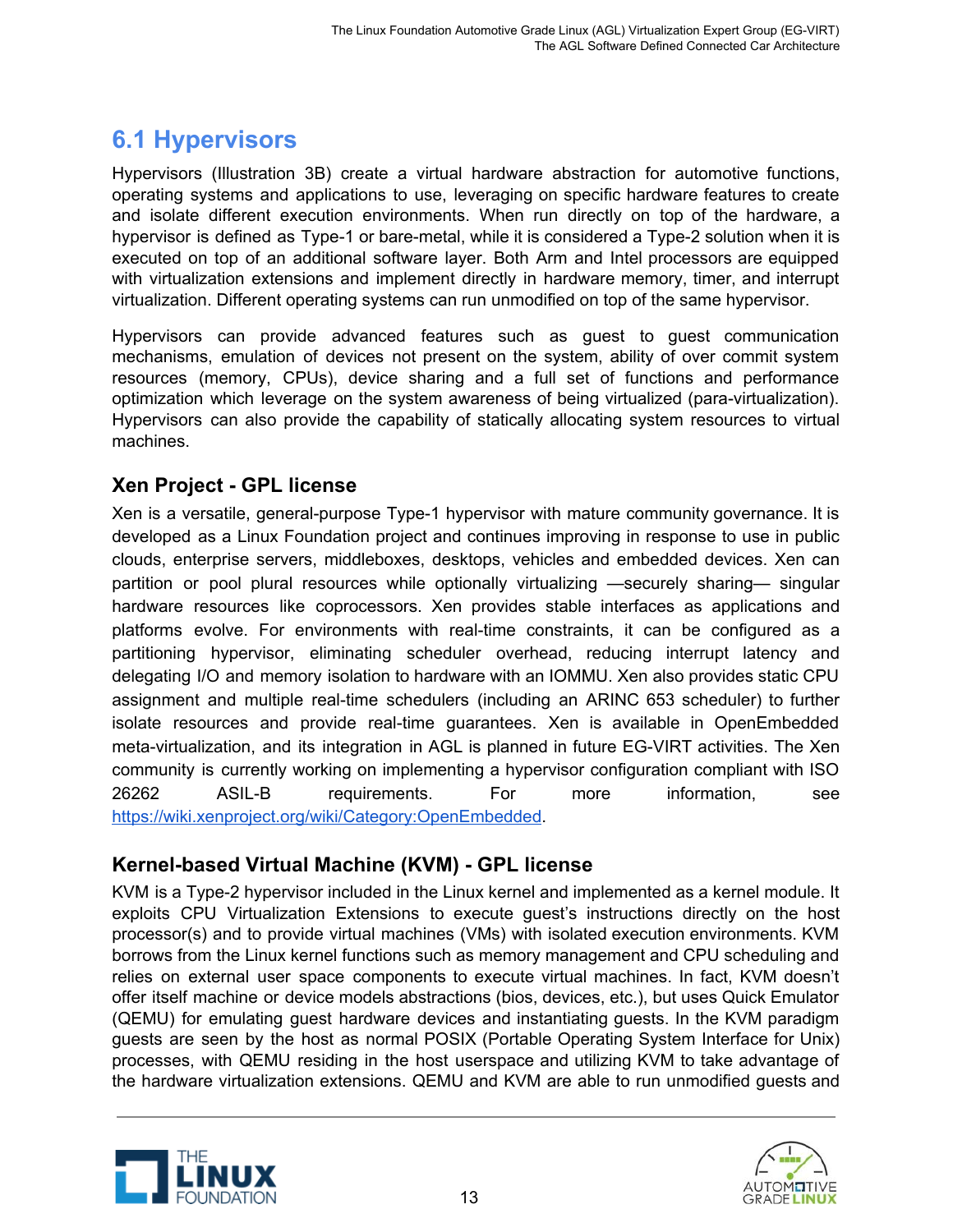support direct device assignment and static CPU allocation. KVM is today already supported in AGL for specific platforms and can be used by enabling the agl-egvirt feature at building time. More information can be found at [https://www.linux-kvm.org/page/Main\\_Page.](https://www.linux-kvm.org/page/Main_Page)

#### <span id="page-14-0"></span>**L4Re Micro-Hypervisor – GPL license**

L4Re is a light-weight, capability-based, real-time, open source operating system with support for virtualization (Type-1 hypervisor). Based on a microkernel architecture, the system is built from user-level components. The kernel is minimized by only providing essential functionality that foremost ensures spatial and temporal isolation among the components it executes, such as address spaces and inter-process communication. The user-level infrastructure provides a POSIX-like environment for running small and trustworthy applications on the L4Re kernel itself, so-called micro-apps, facilitating the construction of systems with small and application-specific trusted computing bases. Both hardware-assisted virtualization as well as paravirtualization employ functionality by the kernel to provide virtual machines on the system. So-called virtual machine monitors provide the necessary virtual platform for VMs to run. Those also offer a rich set of VirtIO functions to provide connectivity for VMs. L4Re supports the Arm, x86 and MIPS multi-core architectures in both 32-bit and 64-bit modes. Besides the open source version a commercial variant is also available. For more information, see <https://l4re.org/>.

### <span id="page-14-1"></span>**ACRN - BSD license**

The open source project ACRN defines a Type-1 hypervisor stack for running multiple software subsystems or domains. As a reference embedded hypervisor implementation, it is flexible and lightweight, and featured with real-time and safety-criticality capability. The ACRN hypervisor is composed of two primary components: the hypervisor and its device model. Like Xen, ACRN has a privileged service OS that has I/O device model, and the VM manager managing and controlling guest VM. It's geared towards IoT and embedded devices, especially for Automotive. For more information, see [https://github.com/projectacrn/acrn-hypervisor.](https://github.com/projectacrn/acrn-hypervisor)

### <span id="page-14-2"></span>**6.2 System Partitioners**

Such solutions do not create virtual hardware abstraction, but simply partition the system in different execution environments that can be used to run different automotive functions. System partitioners, shown in Illustration 3C, do not provide advanced virtualization features (e.g., over commitment, device emulation, etc.) and extensively leverage on hardware technologies to limit their footprint in terms of memory and lines of code. As a result, device sharing capabilities are very limited if not directly supported by the hardware. System partitioners can be used to host bare metal applications, operating systems or security workloads directly on the hardware without the need of any abstraction layer (as it is the case of hypervisors).

#### <span id="page-14-3"></span>**Jailhouse - GPL license**

Jailhouse is a static partitioning hypervisor based on Linux. It runs as bare-metal on the system, i.e. it takes full control over the hardware and needs no external support. Its management interface is based on Linux infrastructure, so one should boot Linux first, then enable Jailhouse, configure it and finally split off parts of the system's resources and assign them to additional



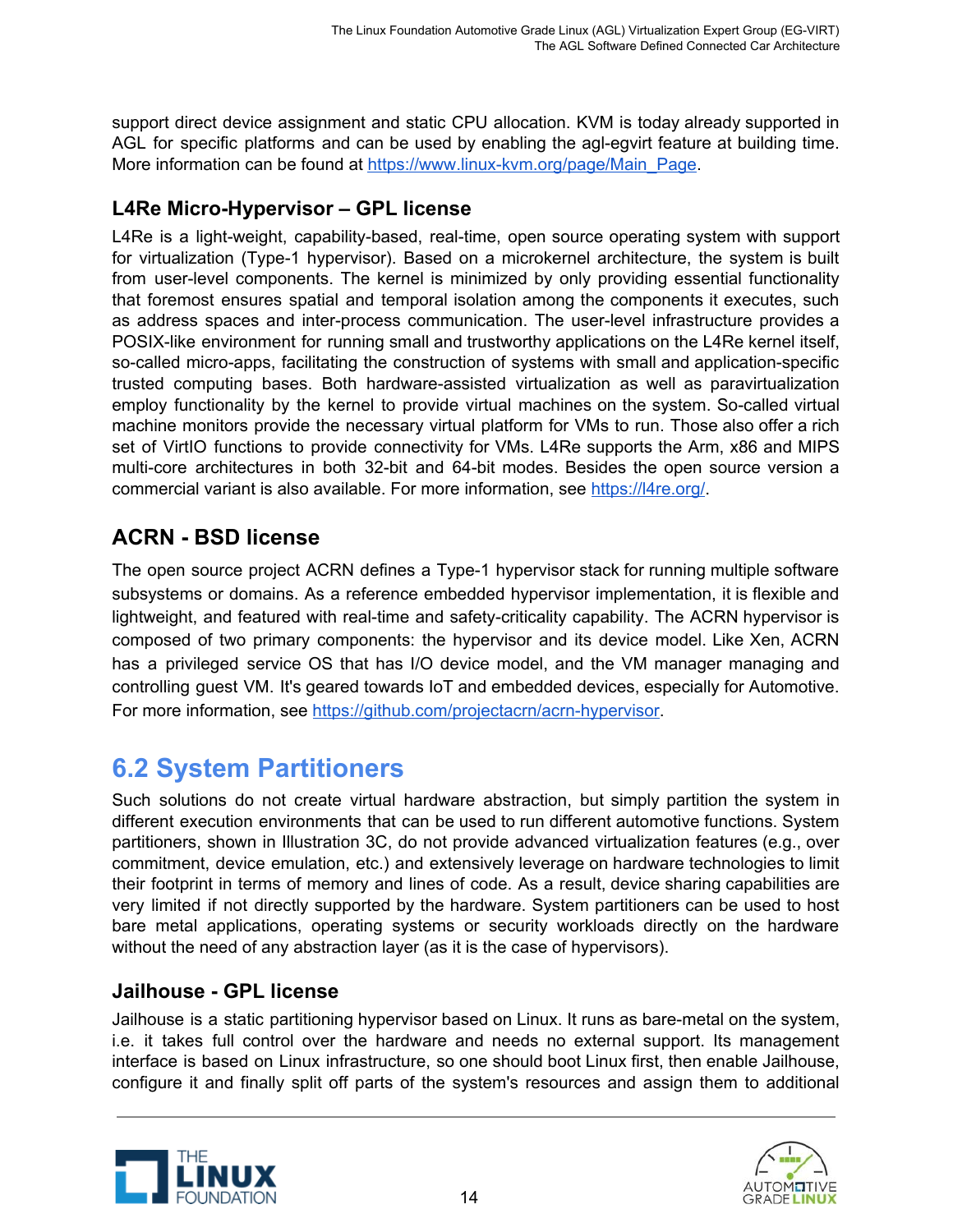cells (Guest OS). The host system is called root cell, which initially controls the complete system resources; when a new cell is created, based on the configuration root cell relinquishes control over some of its CPU, devices and memory to the new cell. As the cells run in isolation, hardware support is required to restrict device accesses to the owner of the partition managing the device. This also makes the Jailhouse a secured option for automotive applications. Jailhouse focuses on two main things: being small and simple, and allowing cells to execute with nearly-zero latency. It supports real-time code run, including bare-metal applications and RTOSes. To know more, visit <https://github.com/siemens/jailhouse>.

#### <span id="page-15-0"></span>**Arm Trusted Firmware (ATF) – BSD license**

Arm Trusted Firmware (ATF) is a secure software reference implementation based on Arm TrustZone, a set of security extensions which partitions the system in two execution environments, one only allocated to security and safety workloads (secure world), and the other for the rest (non secure world). It provides support for secure boot, trusted computing functions via the open source project Open Portable Trusted Execution Environment (OPTEE) and power management. More information can be found at :

[https://github.com/ARM-software/arm-trusted-firmware.](https://github.com/ARM-software/arm-trusted-firmware)

# <span id="page-15-1"></span>**6.3 Containers**

Containers (depicted in Illustration 3D) create abstraction starting from the layers above the Linux kernel. Containers can not run full fledged operating systems but can be used to host Linux applications. No hardware isolation/security enforcement is guaranteed for Containers based EEs, and for this reason their use in AGL is not considered for safety and real time workloads. Using Containers within non-safety critical EEs is considered a good solution for application isolation.

### <span id="page-15-2"></span>**6.4 Commercial solutions**

Here below are listed commercial solutions developed by AGL members and part of the AGL ecosystem.

#### **COQOS Hypervisor SDK**

COQOS Hypervisor SDK is a next generation hypervisor, specially tailored to the needs of automotive applications. High efficiency and absolute functional reliability are achieved by a lean kernel and support for hardware virtualization. The system is flexible, economical, and functionally reliable due to the minimal trusted code-base. On top of the hypervisor, the SDK provides modular features corresponding to the needs of the customer.

([https://www.opensynergy.com/en/products/coqos-hypervisor\)](https://www.opensynergy.com/en/products/coqos-hypervisor).

#### **Crucible**



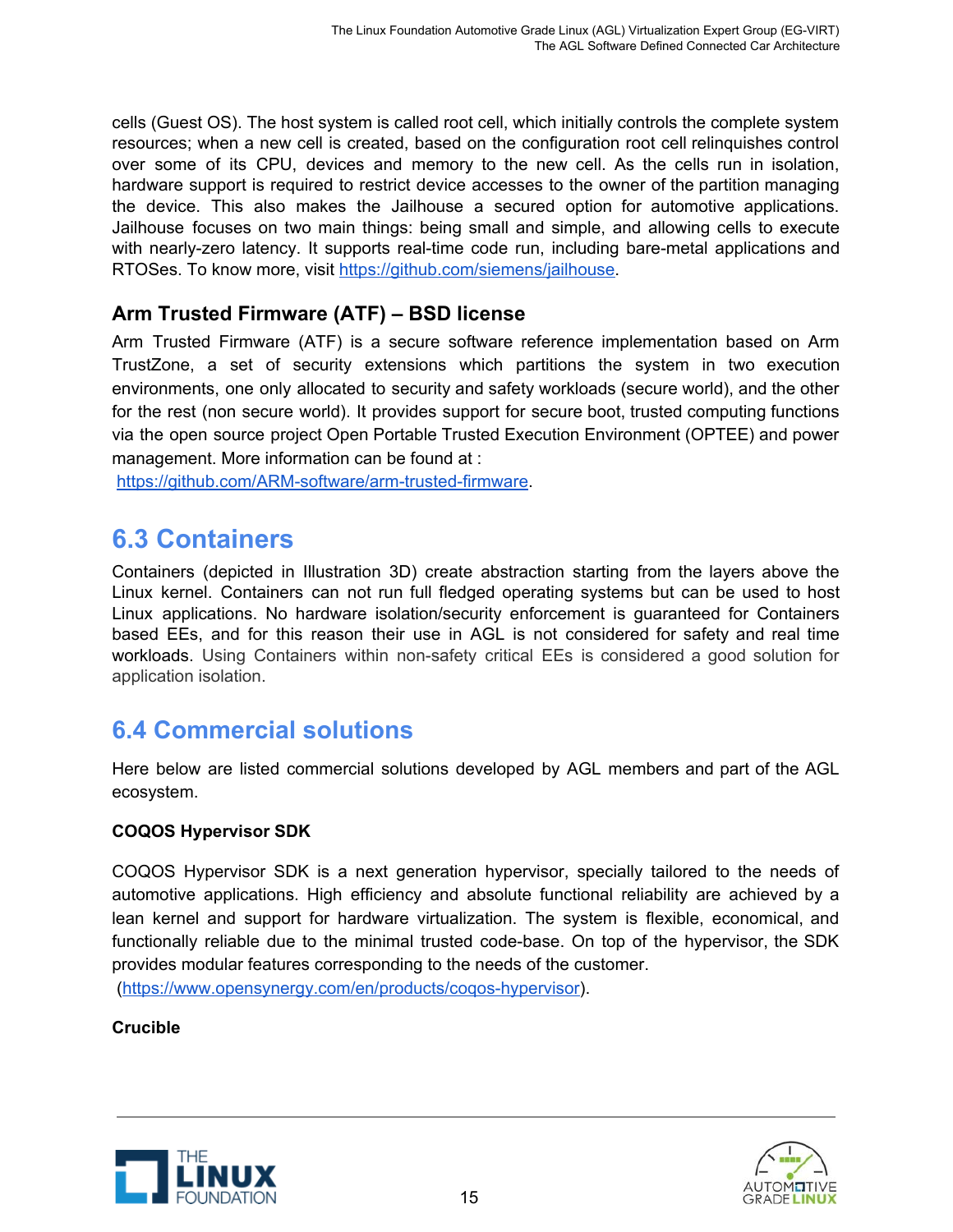Crucible is a Xen-based separation & security hypervisor that provides hardware partitioning, workload isolation, real-time processing, data confidentiality, secure boot, and runtime integrity. Crucible enables security and isolation throughout the software stack, and supports multiple concurrent guest environments (Linux / Android, VxWorks, baremetal, etc). In addition to secure configuration & positive control of Intel and ARM-based systems, Crucible provides anti-reverse engineering protections and system accreditation / certification artifacts ([starlab.io/crucible](https://starlab.io/products/crucible/)).

#### **Green Hills Integrity® Multivisor™**

INTEGRITY Multivisor is the virtualization service for the safety and security certified INTEGRITY RTOS. Since 2003, INTEGRITY Multivisor has been the industry's only safe and secure certified architecture for simultaneously running one or more guest operating systems alongside life and mission-critical functions on a wide range of multicore SoC's. INTEGRITY Multivisor, with its advanced ASIL D qualified MULTI IDE, enable rapid, optimized and cost effective complex system design without compromising safety, security or performance. ([www.ghs.com](http://www.ghs.com/)).

#### **Nautilus**

Based on Open Source Xen hypervisor, Nautilus provides a solution accelerator that helps realize a converged digital cockpit for the modern day connected vehicle. It is highly configurable, supports multiple guest operating systems including AGL & Android and can be ported to automotive platforms from Intel, Renesas, Texas Instruments, Qualcomm, NXP, Mediatek & other commercially available Automotive SOC's. GlobalLogic also provides custom development services in the automotive domain around Nautilus (see more at [Nautilus\)](https://www.globallogic.com/wp-content/uploads/2016/12/GlobalLogic-Nautilus-Platform.pdf).

#### **SYSGO PikeOS**

PikeOS is an RTOS including a hypervisor based separation microkernel designed for the highest levels of safety and security. PikeOS technology has been certified on a wide range of projects using various certification standards including DO-178B/C, IEC 61508, EN 50128, IEC 62304 and ISO 26262. It combines a modular, flexible and future proof architecture with a large variety of certification standards. With this full European solution customers benefit in terms of reduction of cost, risk and full system certification lead times. ([www.sysgo.com](http://www.sysgo.com/)).

#### **VOSYSmonitor**

VOSYSmonitor is an automotive system partitioner based on the Arm TrustZone security extensions. It configures two physical partitions (hardware-isolated) in the system and runs a safety critical certified critical operating system (e.g., an RTOS) together with a non critical operating system (AGL, Linux, Android, etc.). VOSYSmonitor is certified ISO 26262 ASIL-C and provides a high level of customization, as it can run any type of operating system in both system partitions. [\(http://www.virtualopensystems.com/en/products/vosysmonitor\)](http://www.virtualopensystems.com/en/products/vosysmonitor).



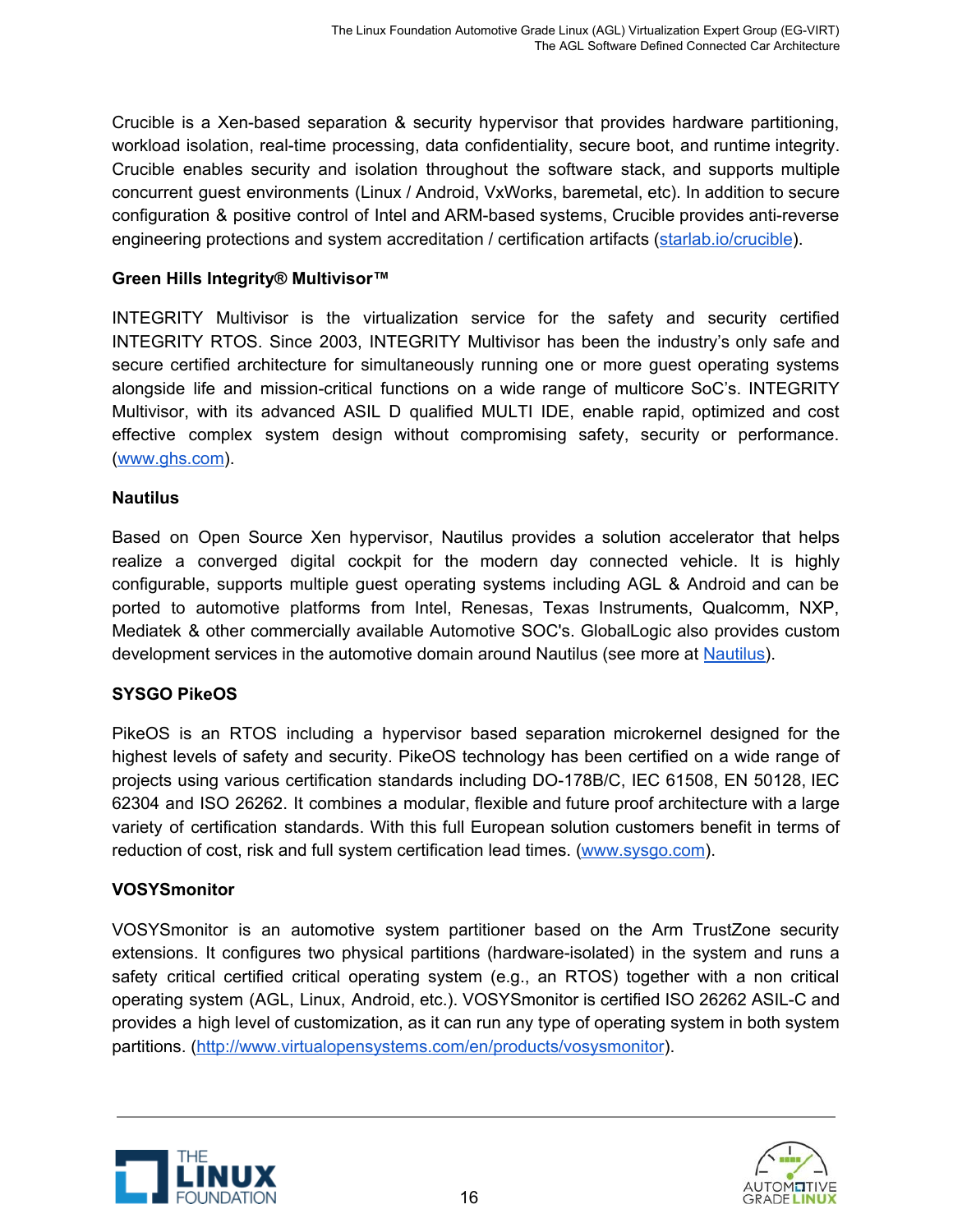# <span id="page-17-0"></span>**7. Conclusion**

This white paper is the result of the Automotive Grade Linux Virtualization Expert Group (EG-VIRT) activity, which aims to pave the way for open source virtualization in production cars. AGL considers virtualization as part of its architecture that is particularly important to enable multiple AGL profiles (IVI, Telematics, ADAS, etc.) and to implement the concept of software defined vehicle.

In this document, automotive virtualization has been presented with its benefits, challenges, requirements and use cases to foster the use of this technology on all next generation automotive vehicle architectures. Moreover, business model considerations have been presented, highlighting existing gaps between open source projects and functional safety certification. The Linux Foundation is working to fill these gaps and EG-VIRT will rely on the results of this work to build a certified and open source virtualization infrastructure. In addition, a non-exhaustive list of virtualization solution has been presented, detailing the trade-offs of each solution and suggesting the integration of multiple solutions to cover a wider range of requirements.

Finally, the most important contribution of this white paper is the definition of the AGL virtualized software defined vehicle architecture, which has been presented together with its components. This new architecture will serve as input for the future activities of AGL (e.g., Reference Hardware System Architecture, AGL Application and Security Frameworks, etc.) and of EG-VIRT. More in particular, in this document the role of EG-VIRT has been defined as virtualization technology integrator, identifying as key next contribution the development of a communication bus reference implementation for the interaction between Execution Environments and the Virtualization Platform. An open source implementation of this component is seen by EG-VIRT as an enabler of automotive virtualization portability, interoperability, performance, security and safety.

Future EG-VIRT activities will focus on this communication, on extending the AGL support for virtualization (both as a guest and as a host), as well as on IO devices virtualization (e.g., GPU).

# <span id="page-17-1"></span>**8. Contributors**

Michele Paolino - Virtual Open Systems Walt Miner - The Linux Foundation Daniel Bernal - Arm Artem Mygaiev - EPAM Tiejun Chen - VMware Rich Persaud - OpenXT Tero Antero Salminen - OpenSynergy Adam Lackorzynski - Kernkonzept Ciwan Gouma - SYSGO Praveen Kumar - Sasaken Alexander Damisch - Kevix